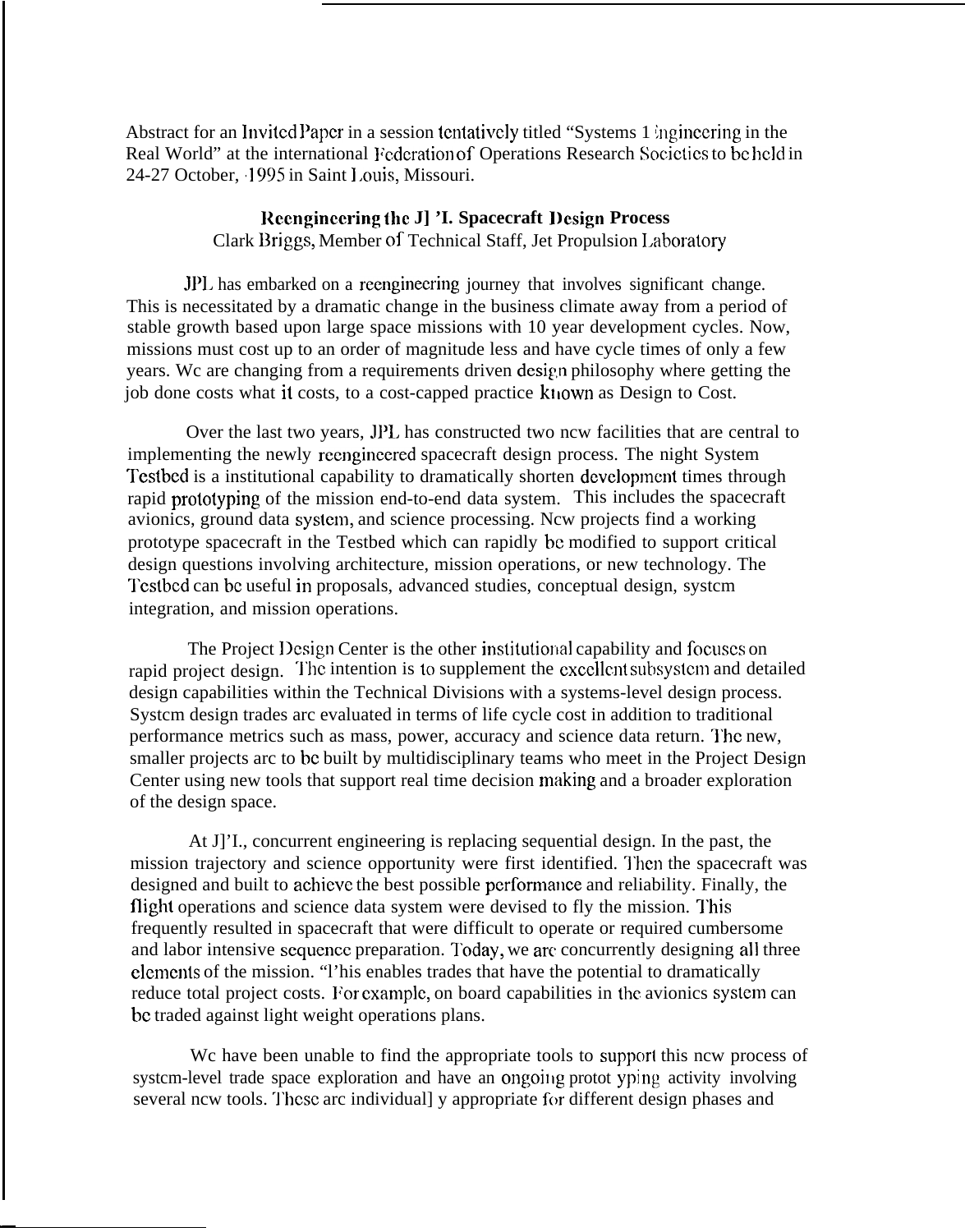mission types, but all support multidisciplinary design and analysis. The nature of these tools, their approach to solving complex system engineering problems, and our difficulty in implementing thcm in a working environment will bc discussed.

'l-he ncw design process specifically emphasizes optimization of multiple performance objectives. Traditional objectives, such as minimizing mass and power, have been augmented with measures of science performance and cost. To emphasize our seriousness about living within cost constraints, cost has been elevated to the number one objective. In practice, this means every trial design has a cost, every subsystem produces cost along with performance estimates, and every trade looks first to reduce costs.

The most successful system-level tool currently in usc is the Project Trades Model (PTM). The PTM supports a very manual form of optimization where the design team proposes design changes and the model predicts the cost, mass and technical performance. l'hese are displayed as deltas along with the current baseline design and the team dccidcs to accept them or evaluate a different alternative. Sometimes proposed trades require modification to the existing models. In preparation for these trade meetings, members of the design team must extend the model as homework.

Another system-level tool in development is the Multidisciplinary lntcgratcd Design Assistant for Spacecraft (MIDAS). MIDAS build upon the distributed computing tcchno]ogy that has come from the High Performance Computing initiative and analyzes proposed designs by stringing together tool executions on distributed machines. l'hc analysis process is captured in a flow graph where tools arc nodes and data flows down arcs. Ml]  $\lambda$ S can collect input data for a tool, launch the tool on the appropriate system, and co] lect the results. The graph of tools and data flows that represent the design process is automatically traversed and executed by MIDAS.

More complex performance objectives arc being formulated as the tools come up to speed. For example, probability distributions associated with subsystem costs can be used to identify ranges of outcomes and can play a key part in constructing a project's approach to risk management. Another area is the quantification of potential science return. Onc project has used simply the accumulated amount of data collected. This might bc cxtcndcd to account for quality or captured opportunities. 1 ntercst has been expressed in reflecting customer and sponsor values in the trade process, but this has not yet been implemented in the tools.

More fundamental problems lie in other issues. Rcengineering is a traumatic undertaking. JPI. is experiencing many of the typical problems associated with change, from denial of urgency, to protection of traditional interests, to resistance from middle management. Issues to be discussed include:

Changing Behaviors. Our ncw process is about getting people to behave differently. Teams must take responsibility for their own project. Decisions arc to be made by consensus. Optimizing the mission is higher priority than optimizing the subsystem. Openness, discussion, trades and understanding repl acc resource allocations,